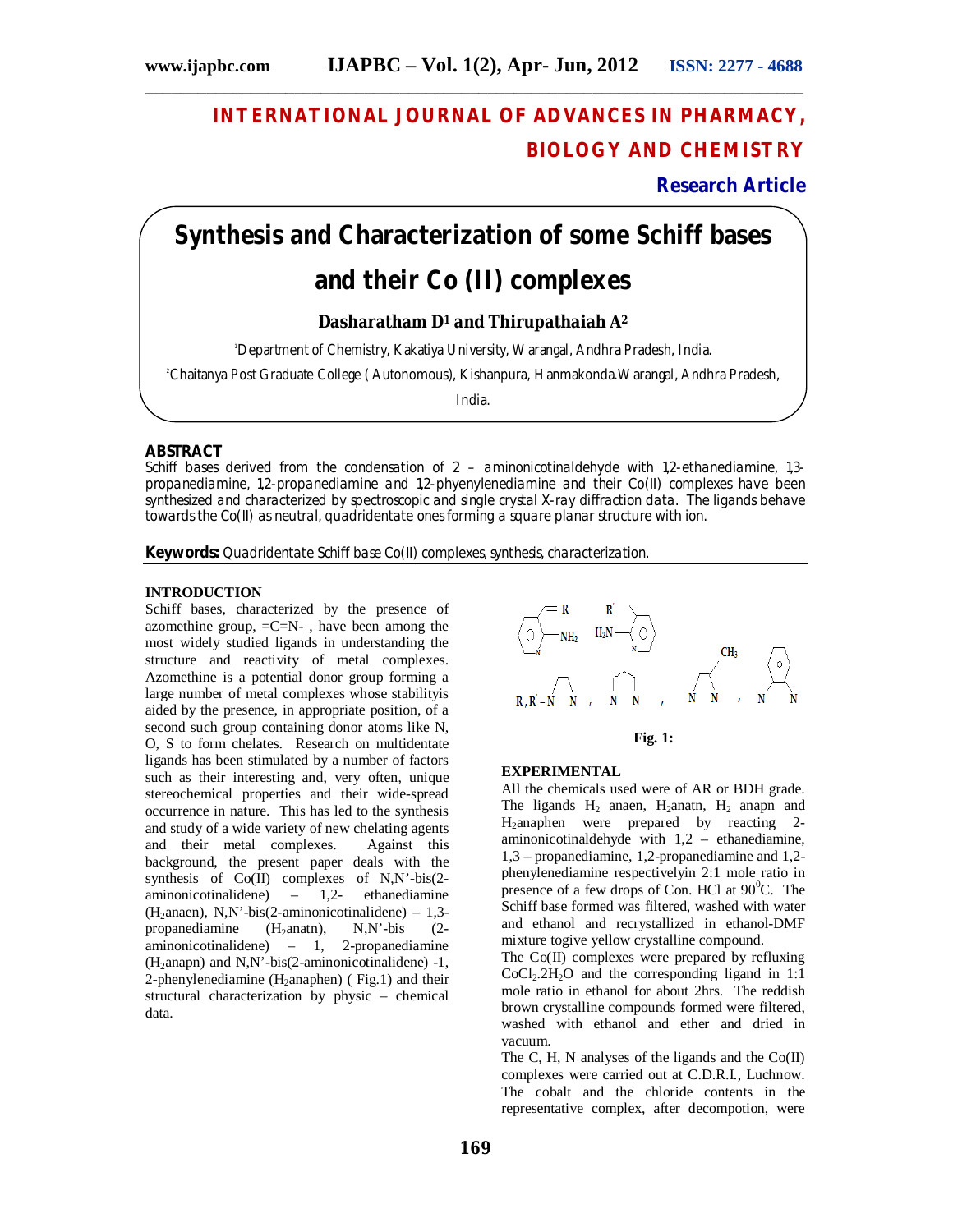**\_\_\_\_\_\_\_\_\_\_\_\_\_\_\_\_\_\_\_\_\_\_\_\_\_\_\_\_\_\_\_\_\_\_\_\_\_\_\_\_\_\_\_\_\_\_\_\_\_\_\_\_\_\_\_\_\_\_\_\_\_\_\_\_\_\_\_\_\_\_\_\_\_\_\_**

determined by standard procedures  $\frac{1}{1}$ . A DI-909 model Digisun digital conductivity meter with a cell calibrated with 0.1 M KCl solution was used for conductance measurements of the complexes in DMF at  $10^{-3}$  M concentration. Magnetic susceptibility of the complexes in solid state at room temperature was measured by vibrating sample magnetometer. The infrared spectra of the ligands and the complexes in the range 4000 – 600 cm-1 were recorded in KBr matrix or in Nujol mulls on Perkin – Elmer – 283 spectrophotometer. The electronic spectra of the complexes in DMF were recorded on Schinmadzu – 5000 spectrophotometer. The single crystal X-ray diffraction data on H<sub>2</sub>anatn were collected on a Rigaku AFC – 6S diffractometer with graphite monochromated  $M_0-K_\alpha$  radiation.

## **RESULTS AND DISCUSSION**

## **(a) Crystal structure of H<sup>2</sup> anatn**

As yellow needle crystal of  $H_2$  anatn (Molecular formula :  $C_{15}H_{18}N_6$  ) having approximate dimensions of  $0.80 \times 0.90 \times 0.70$  mm was mounted on a glass fiber. The crystal data of the compound obtained are in Table 1 and its molecular structure is shown in Fig. 2. The structure was solved by direct methods<sup>2</sup> and expanded using Fourier techniques<sup>3</sup>.

The bond lengths between selected atoms  $C(1)$  -N(1) 1.350  ${}^{0}$ A, C(1) - C(2) 1.445  ${}^{0}$ A, C(2) – C(3) 1.374  ${}^{0}$ A, C(3) – C(4) 1.379  ${}^{0}$ A, C(4) – C(5) 1.389  ${}^{0}$ A, C(5) – N(6) 1.312  ${}^{0}$ A, C(1)  $- N(6)$  1.344 <sup>0</sup>A, C(2) – C(6) 1.459 <sup>0</sup>A, C(6) – N(2)  $1.260<sup>0</sup>A$ , N(2) – C(7)  $1.457<sup>0</sup>A$ , C(7) – C(8)  $1.538$  ${}^{0}$ A do not differ significantly from the values reported for similar derivatives. The pyridine rings of the molecule are planar. The torsion angles  $N(1)$  $-C(1) - C(2) - C(6) - 2.9^0$ ,  $N(2) - C(6) - C(2) C(1) - 0.9^0$ ,  $N(2) - C(6) - C(2) - C(3) - 177.3^0$ ,  $N(3) - C(10) - C(11) - C(15)$  173.4<sup>0</sup>,  $N(3) - C(10)$  $- C(11) - C(12)$  7.0<sup>0</sup>, N(4) – C(12) – C(11) –  $C(10)$  0.0<sup>0</sup> indicate that the molecular fragments made of 2-aminonicotinaldmimines are almost planar. The planar geometry of these fragments are possibly stabilized by the formation of intramolecular hydrogen bonding

 $N(1) - H$  ---  $N(2)$  with a distance of 2.085 <sup>0</sup>A at an angle of  $126^{\circ}$  and  $N(4)$  – H ----  $N(3)$  with a distance of  $2.058<sup>0</sup>A$  at an angle of  $127<sup>0</sup>$ .

The crystal structure of  $H_2$  anatn also shows that it is folded about  $C(9)$  atom and the pyridine rings are making an angle of  $64^{\circ}$ . There are intramolecular hydrogen bonding interactions between hydrogen atom on amine nitrogen and nitrogen atom of pyridine ring N(1)-H --- N(6) 2.38  $^{0}$ A at an angle of  $126^{\circ}$ . . This intramolecular hydrogen bonding causes in the formation of wave like ribbons.

The conformation of the molecule is lattice imposed. In fact, the structure is quite flexible and can fold in such a way that it can form square

planar metal complexes coordinating through N(1), N(2), N(3) and N(4).

## **(b) Characterization of Co(II) complexes**

The Co(II) complexes of the ligands are slightly soluble in methanol, ethanol and acetone but are freely soluble in water, DMF and DMSO. The molar conductance values for the complexes in DMF solution are in the range  $110 - 138$  Ohm<sup>-1</sup>  $\text{cm}^2$  mol<sup>-1</sup> indicating that they are 1:2 electrolytes. The analytical and physical data of the complexes are presented in Table 2.

The ligands exhibit intense infrared bands around 3200 cm<sup>-1</sup> due to  $vC = N^6$ . The frequencies of these two groups have been lower shifted in their complexes indicating that the  $NH_2$  and  $C = N$ groups are involved in coordination with the  $Co(II)$ ion. Thus, it may be inferred that the ligands act as neutral, quadridentate ones coordinating through nitrogens of  $NH_2$  and  $C = N$  groups. In addition, there are non-ligand bands in the complexes in the region  $505-520$  cm<sup>-1</sup>

Which may be assigned to  $v C_0 - N$  mode<sup>7</sup>.

The magnetic susceptibility measurements show that the magnetic moment values of the  $Co(II)$ complexes are in the range  $2.20 - 2.31$  BM which tally with those reported for many four coordinated low spin  $Co(II)$  complexes  $8$ .

Electronic spectra of the complexes show that they absorb strongly in the uv region giving two intense charge transfer bands around  $23250$  and  $18600 \text{cm}^1$ . In addition, they show a low intensity band around 10750 cm -1 due to d-d transition. This kind of electronic spectrum is characteristic of low spin square planar  $Co(II)$  complexes<sup>9</sup>.

Based on the foregoing results and discussion, a square planar structure has been proposed for the present Co(II) complexes in which the ligands act as neutral, quadridentates coordingating through the nitrogen atoms.



**Fig. 2: Molecular structure of H<sup>2</sup> anatn**